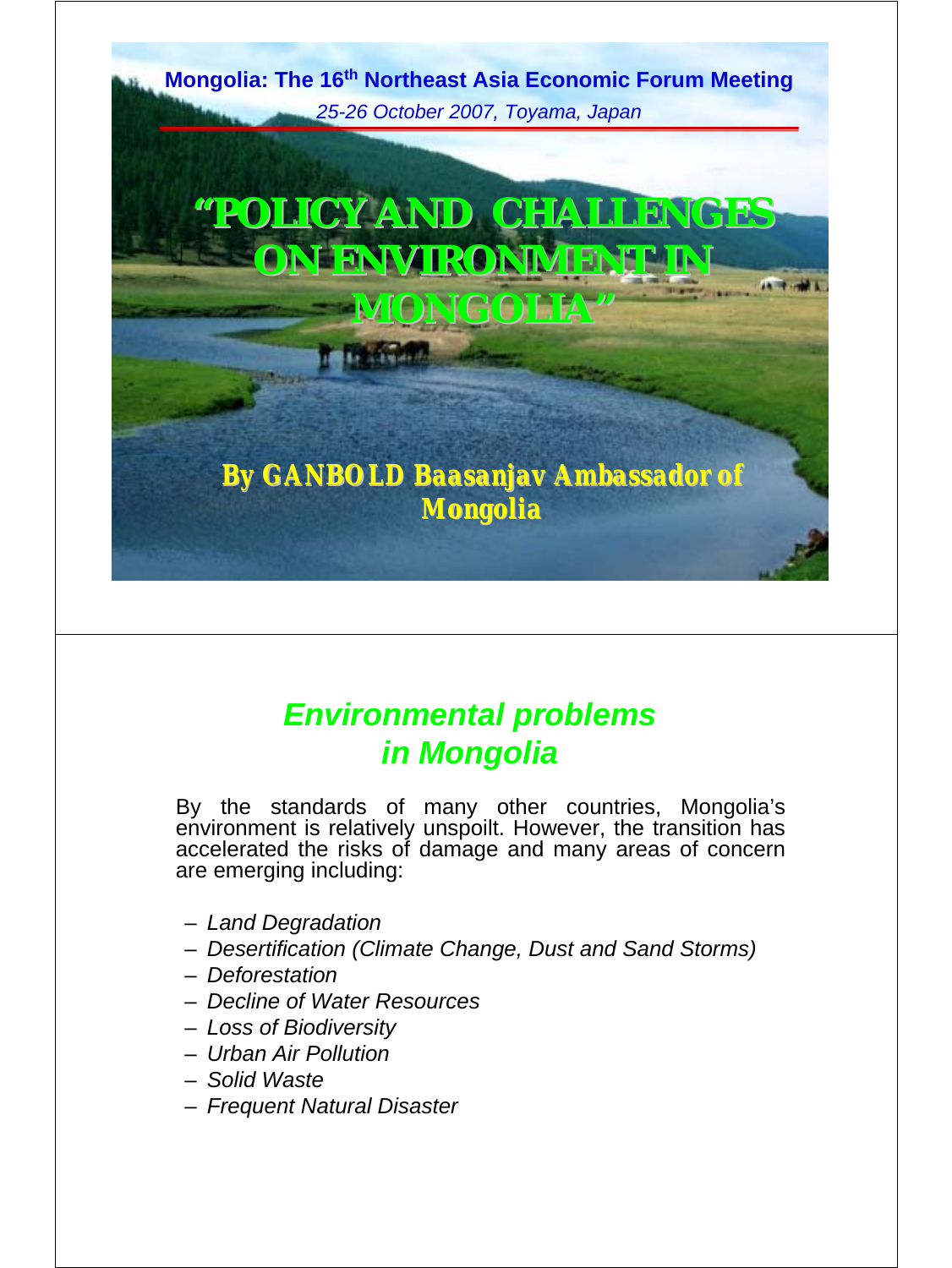## *Land Degradation*

- A degradation of ecosystem in Mongolia is still being obstacle for its socio-economic development and economic stabilization.
- A total area of the damaged or depleted land is estimated to be 121.7 million hectares, of which:
	- *91.7 million hectares are by the combination of wind and water;*
	- *21.1 million hectares by water;*
	- *7.9 million hectares are covered by sand*

Main human causes of land degradation are:

- Mining is one of the rapidly growing and leading industry branches in Mongolia causing substantial soil destruction. No proper rehabilitation measures during and after mining.
- Overgrazing specially around settlement areas and water points, etc.
- Nearly half of the total farmland is out of use and abandoned.

#### *Desertification*

Mongolia is a country, which experiences serious drought and desertification.

- *More than 40% of the territory is composed of arid and desert areas*
- *70% degraded at certain rate*
- *90 % of the total territory a subject to desertification*.

Current desertification has three main directions:

- 1. Desertification of vegetation cover,
- 2. Desiccation of wetland ecosystems and
- 3. Increase of sand area.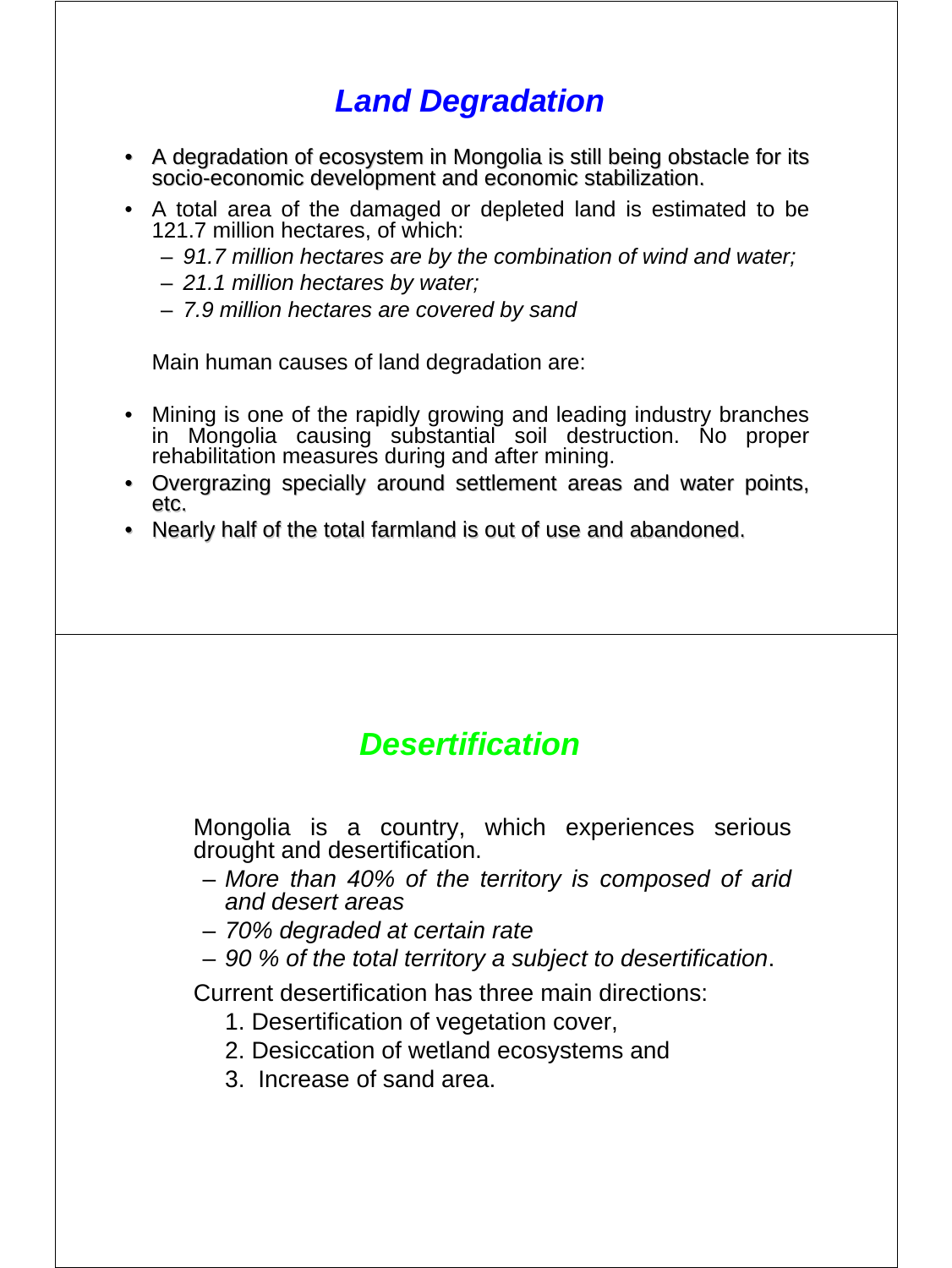### *Deforestation*

Mongolia is one of the low forest cover countries. Total forested area in Mongolia is 13 million hectares equal to 8 percent of the total land.

Management of the forest resources of Mongolia suffers from several weaknesses such as:

- Illegal Timber harvesting
- Inadequate Forest management
- Adverse human impact

In total 1.6 million ha. of forest have been lost between 1974 and 2002 due to fire, overgrazing, mining activities, improper as well as illegal logging.

#### *Water Resources*

- Mongolia has a limited water resource.
- Industry water consumption is increasing.
- Mining has harmful health impacts where mercury and other chemicals are used, leading also to downstream water pollution impact
- Content of water, used for drinking and household of 38.5% of total population settled in towns and villages, do not meet sanitary requirements.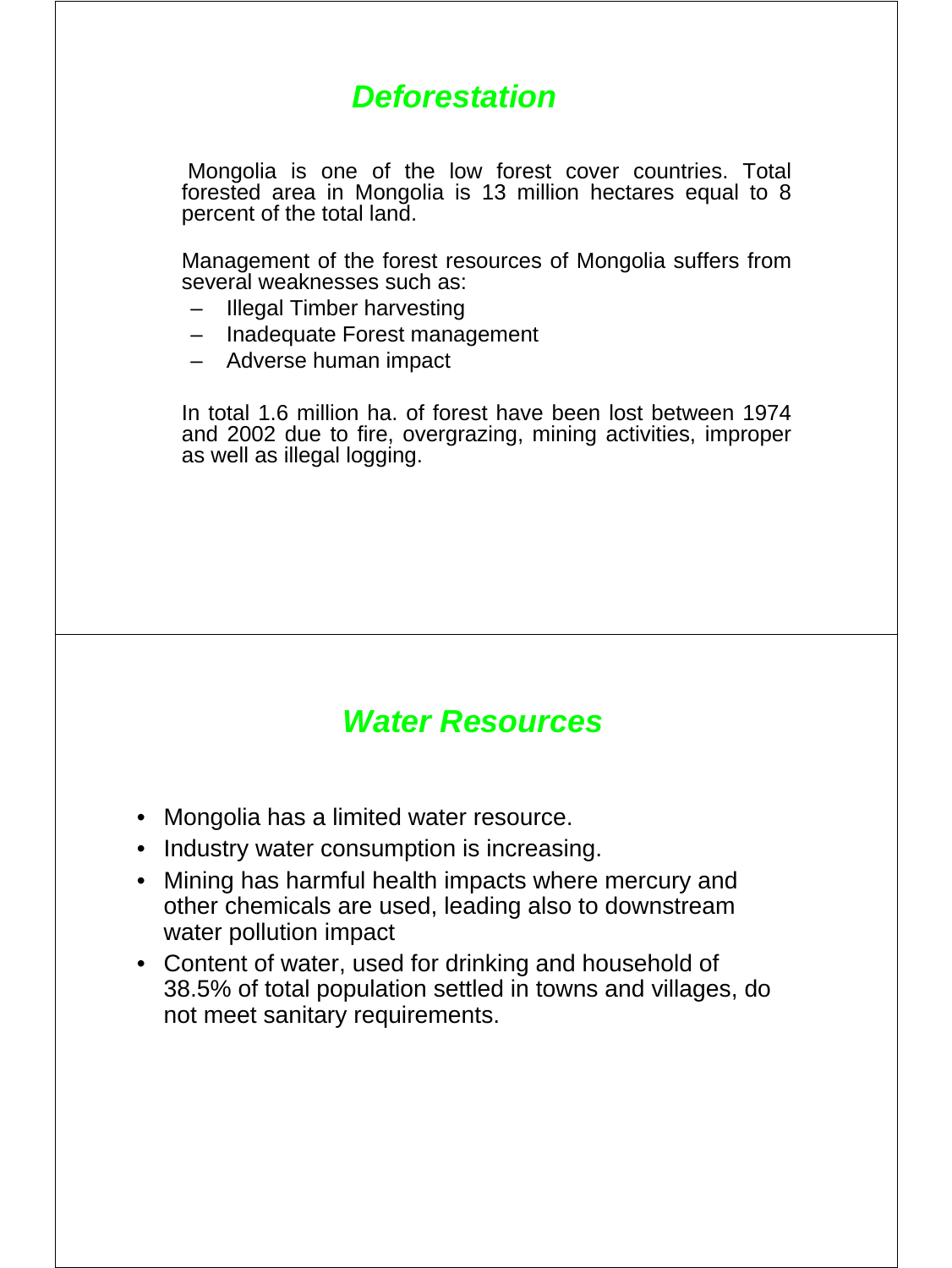## *Loss of Biodiversity*

- Human pressures on Mongolia biodiversity continue to growth.
- Mongolia harbors the last remaining populations of a number of species internationally recognized as threatened or endangered, including: Snow leopard, Argali sheep, Wild ass, Saiga, Bactrian camel, Gobi Bear.

Main causes are:

- Habitat loss
- Overuse
- Illegal Hunting

#### *Urban Air Pollution*

Air quality is a significant environmental problem in urban areas of Mongolia, particularly in Ulaanbaatar. Primary sources of air emissions in Ulaanbaatar are:

- *3 thermal power plants*
- *200 small and medium sized heating boilers*
- *80 000 traditional Gers and wooden houses*
- *Over 70 000 vehicles.*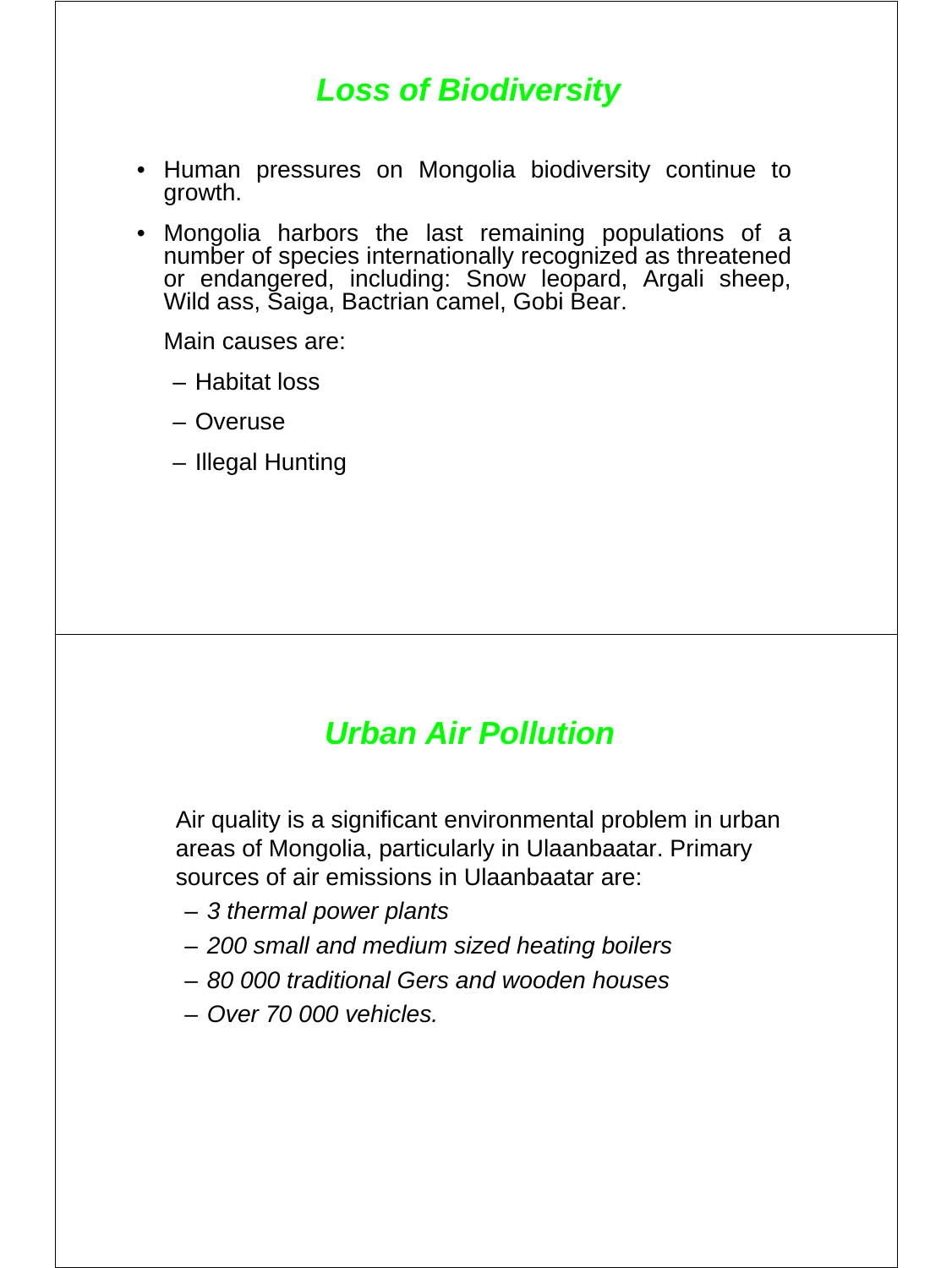#### *Solid Waste*

• Solid Waste is another significant Environmental problem in urban areas of Mongolia particularly in Ulaanbaatar.

• 10730 thou. cubic meter solid waste are disposed in 487 open waste dumps each year in Mongolia (2004), causing sever health and environmental pollution.

# **Environmental Policy, Institutional and Legislative Framework and Legislative Framework**

*Sustainable Development Policy*

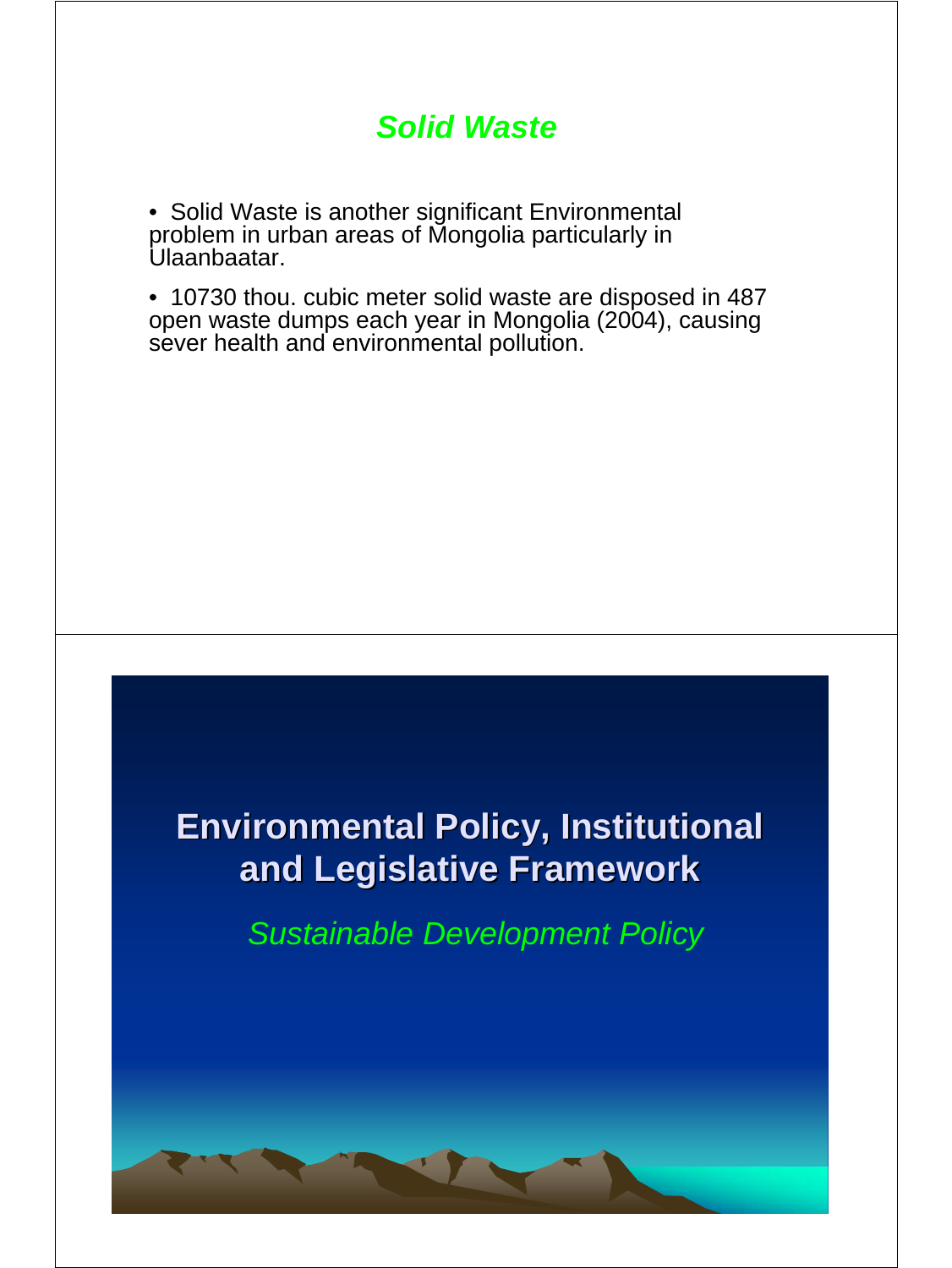# *Legislative Framework Legislative Framework*

Basic law is *"Law on Environmental Protection"* that includes 3 main principles:

- prevention of adverse impacts
- creation of favourable environmental conditions for human life, labour and recreation
- ensuring the development of sustainable economy

In total, over the 30 laws on environmental regulations

# *Sustainable Development Policy*

Over the 30 Environmental Programmes and Policy Documents have been issued in Mongolia.

- 1. National Environmental Action Plan updated 2000
- 2. State Ecological Policy ¥1997¥
- 3. National Plan of Action to Combat Desertification
- 4. Biodiversity Action Plan
- 5. National Action Programme on Climate Change
- 6. National Plan of Action for Protected Areas
- 7. Mongolian Action Plan for  $21^{st}$  century ¥MAP-21¥
- 8. National Water Programme ¥WATER RENEWAL-21¥
- 9. Good Governance for Human Security Programme –<br>2001
- 10. Economic Growth and Poverty Reduction Strategy 2003
- 11. Millennium Development Goals, etc.